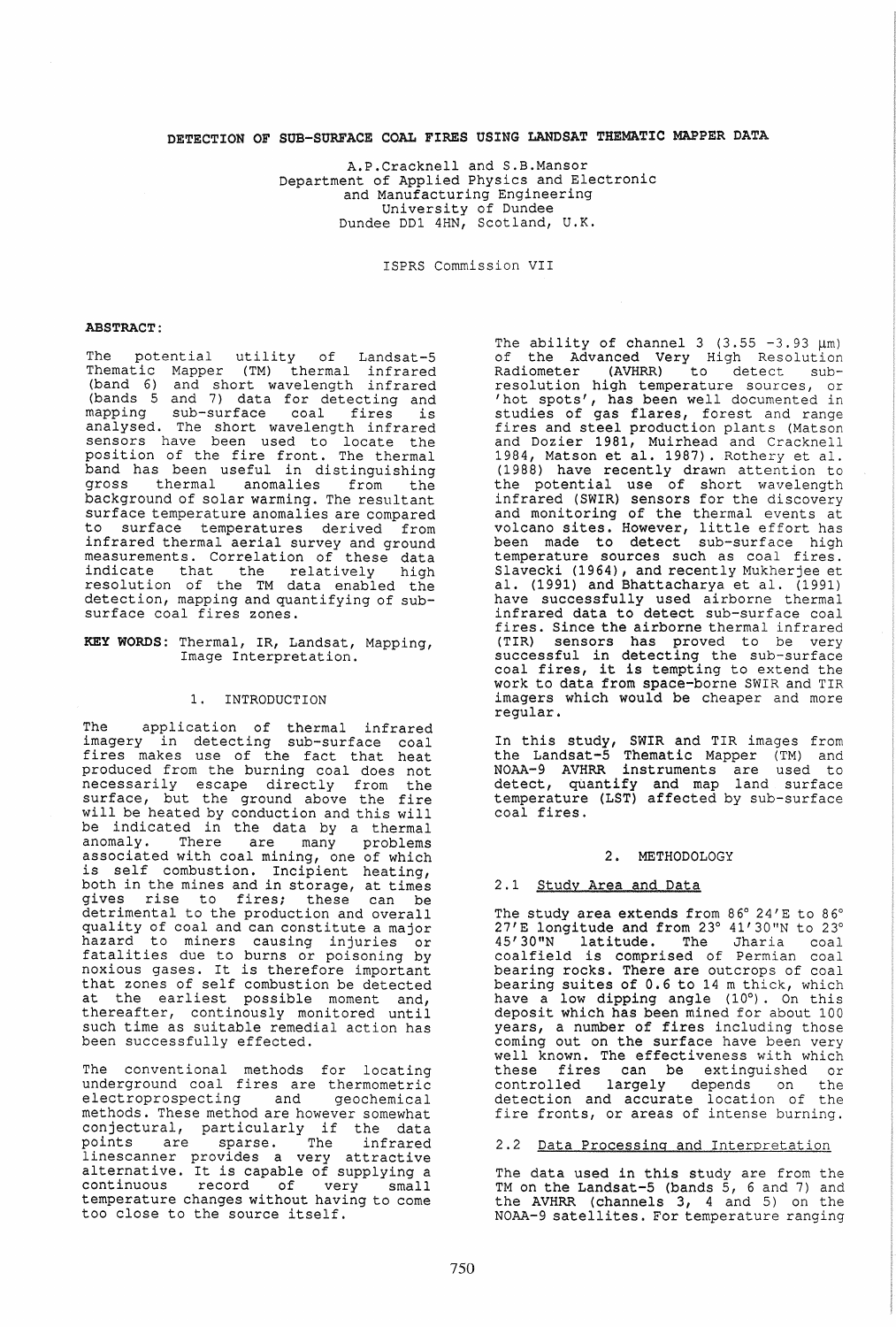from -50°C to 100°C, TM band 6 has been used successfully by many researchers (Lathrop and Lillesand 1987, Schott and Volchok 1985) to study high temperature related geo-environmental features. According to Planck's formula, the shorter wavelength TM sensors, bands 5 and 7, are capable of measuring pixel-integrated temperatures in the range of approximately 160-420°C (Rothery et al. 1988). With its comparatively small nominal field of view of 30 m by 30 m for these two bands, the TM should in principle easily be capable of detecting and monitoring phenomena with high temperature sources such as coal fires. Several sets of night time AVHRR data and one set of TM day time data covering the Jharia coalfield have been analysed.

These satellite images were geometrically distorted and have been rectified. Clouds over the study area have been detected and masked. Ground-based geothermic survey and aerial photographs have been made available by the Institute of Remote Sensing, St Petersburg, for verification.

Mining areas without much vegetation cover were distinguished from surrounding lands using band ratio technique. After this initial segmentation, density slicing was applied to TM bands 5, 6 and 7. Excellent thermal contrast/gross anomaly was obtained from band 6. These anomalous thermal zones were found to be well correlated with the known fires. As for bands 5 and 7, there are a few very high<br>intensities falling in the suspected falling in the suspected thermal zones. However, careful interpretation has to be done. This is due to the fact that thermal radiance at shorter wavelength is combined (in daytime data) with solar radiance which has been reflected by the surface and scattered by the atmosphere. For a meaningful analysis, absolute temperature have to be obtained.

# 2.3 Determination of Brightness Temperature

The Thematic Mapper product (P-tape) data have been radiometrically corrected so that there is a linear relation between radiance and the corresponding DN. Digital numbers from satellite data were first converted to radiance values using the calibration coefficients given by Markham and Baker (1986). Using Planck's equation, the derived radiance values from bands 5 and 7 were then converted to brightness temperatures. As for band 6, the procedures suggested by Markham and Baker (1986) and Wukelic et al. (1989) were<br>followed. The digital numbers for the AVHRR bands 3, 4 and 5 were converted to brightness temperatures using procedures suggested by Singh (1984).

## 2.4 Atmospheric corrections

To obtain the LSTs from satellite data with reliability one has to apply corrections to the brightness temperatures for the emissivity of the land surface and for the atmospheric effects. The

emissivity of the land surface depends on the wavelength, on the view angle and on<br>the surface type. It is unknown and generally different from unity. Removal of the atmospheric effects from the AVHRR and TM data has been the most difficult problem. Therefore, the absolute accuracy of the satellite data depends on the accuracy of the emissivity used as well as on the accuracy of the atmospheric correction algorithm. Because of these difficulties, in this work we used an a priori value for the emissivity of the .<br>land surface. Since the temperature anomaly was found not sufficiently strong to demonstrate the occurrence of fires, atmospheric corrections were applied to the brightness temperatures to attempt to isolate the anomaly from solar warming. We have used the procedure suggested by which is the presence engineer in the Wukelic et al. (1989) to correct the radiances leaving the surfaces. Model atmospheres supplied by the LOWTRAN 7 (Kneizys et al. 1988) were used to estimate the transmittance and the path radiance but no improvement in the strength of the anomaly was actually obtained.

### 3. RESULTS AND DISCUSSION

### 3.1 Landsat-5 TM Data

Figure l(a) shows the Landsat-5 Thematic Mapper scene recorded on 6 December 1987. It covers the Jharia coalfield. The grey scale ranges from 42°C (bright) to 27°C (dark) . As seen on this thermal image, two elongated strips of intensive burning are clearly visible. The first one (western) extend from Jharia Town through the Lodna-<br>Bararee-Bulanbararee collieries. The Bararee-Bulanbararee collieries. The second one (eastern) is somewhat less intensive and extends from North Tisra through the South Tisra-Jeenagorathrough the South Tisra-Jeenagora-<br>Jayrampur collieries. Figure 1(b) shows an extract of thermal anomalies which can be group as follows :

- (i) areas of most intensive burning,
- (ii) areas of high heat flow from coal seams in fires.

Thermal profiles of digitally recorded temperature data along ground profiles were studied across a known geological section in order to correlate them with anomalous temperatures associated with the fires. One typical temperature profile, along with the fire affected coal seam, is shown in Figure 2. The temperature profiles depict distinct anomalous zones with respect to the background temperature. The fluctuations along the profiles seem to be due to the variations in temperature associated with the inhomogeneity of the top soil and the sandstone. There were also contributions from fires which comes through cracks and fractures. To infer the position of fire fronts, the relatively high intensity values depicted by band 5 and 7 were superimposed onto the density sliced band 6. The thermal profiles recorded by band 7 and band 5 were studied carefully together with the profiles recorded by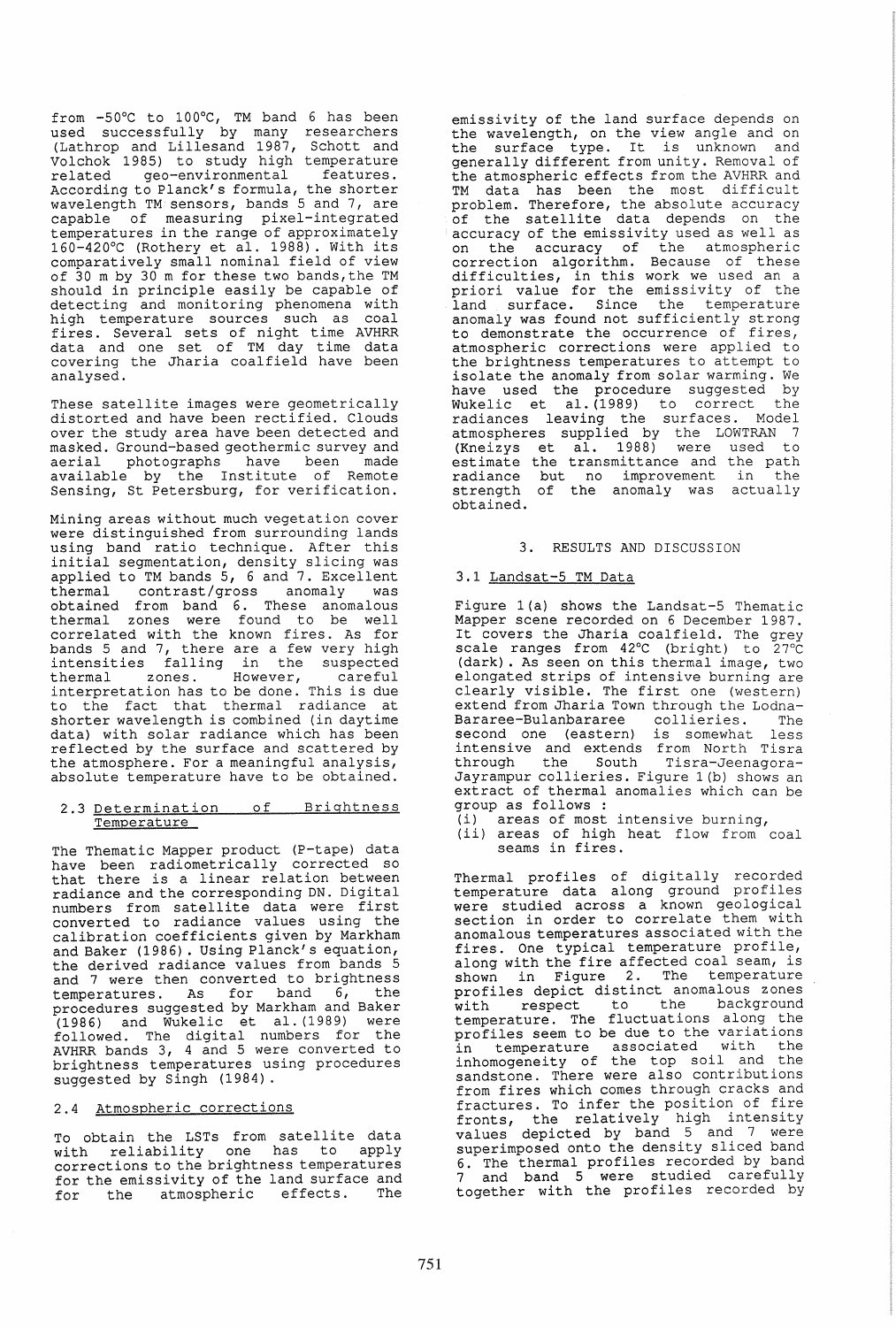

Fig. 1(a) : Thermal anomalies depicted by band 6. The grey scale ranges from 42°C (bright) to 27°C (dark)



Fig. 1(b) : Thermal anomalies extracted from TM data

band 6. It was found that a very high temperature anomaly with respect to the background was shown by both profiles of band 5 and 7. Similar results or patterns were observed at other locations and profiles. After checking with the thermal zones depicted by band 6, these suspected positions of fire fronts were found to be well correlated.

By comparison with the ground thermometric<br>data (B.V. Shilin and V.I. Gornyi, (B.V. Shilin and V.I. Gornyi, personal communication), there are several other locations of fire fronts that were not depicted by the SWIR data. It appears that the capability of SWIR to locate the position of fire fronts is very preliminary. Thus, it may be concluded prefiminary. Thus, it may be concluded<br>that for locating the fire fronts a ground thermometric survey is still needed.